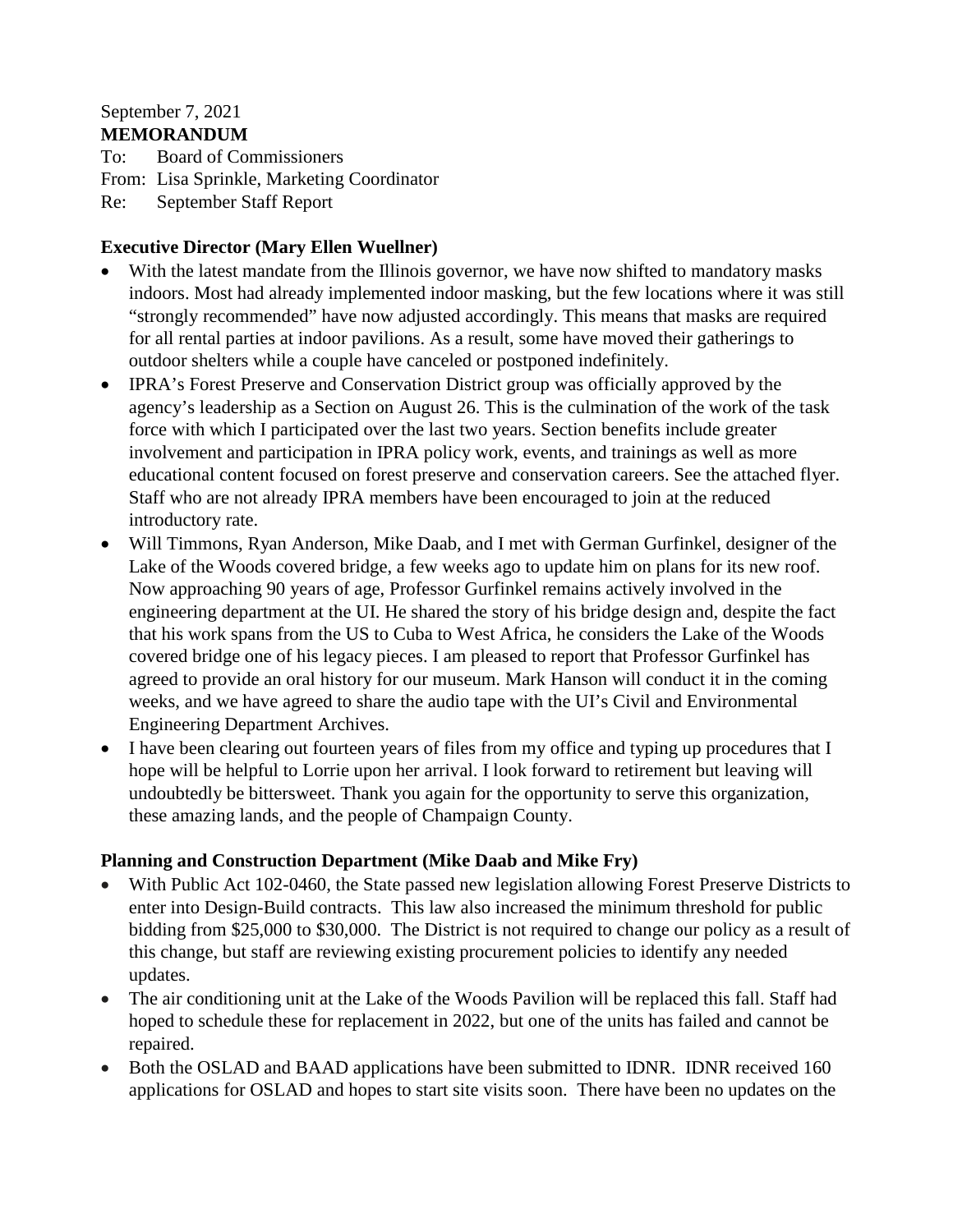award timeline for the Public Museum Grant applications, but staff have received questions, which is a sign they are under active review by grant administrators.

- Illinois Clean Energy Community Foundation and IL Department of Natural Resources grants have been submitted for land acquisition along the Salt Fork River.
- A committee dedicated to the development of an Upper Sangamon River Water Trail has begun meeting after a few years of inactivity. Participants on the committee represent municipalities, land trusts, non-profit organizations, and private landowners from Fisher to Monticello. Access, safety, and legality have been the center of initial discussions. Michael Daab and Scott Hays are representing CCFPD at these meetings.
- Construction is underway for the canoe launch and parking lot near Izaak Walton Cabin at Lake of the Woods.
- Construction will be starting any day on the KRT Amenities project in Champaign County. The work will be done in two phases. First, the contractor will complete all site work (concrete, detention area, etc.) while the weather is good. Then, they will install the signs and furnishings. Lead times have been long for these items so this will prevent project delays.
- Michael Daab attended the North American Invasive Species Management Association's "Racial Equity in Environmentalism" webinar on August 18.
- Construction Department staff attended IPRA's "Anti-Asian Harassment and Bystander" Training on August 25.

## **Business and Finance (John Baker)**

- Met with Jim Kreiser of CliftonLarsonAllen's Business and Risk Services to discuss evaluating CCFPD's information technology systems to assess vulnerabilities to cyber threats. Kreiser reviewed the IT five year plan and commented that implementing the plan will indeed greatly limit any cyber vulnerabilities we might have. Kreiser indicated that a CLA evaluation will be inexpensive (under \$5000) since the District is currently a CLA client.
- The IT committee is considering the KnowBe4 application, a cybersecurity awareness training and simulated phishing platform. Both CLA and ClientFirst recommended KnowBe4 for reducing the potential for malware and ransom attacks. KnowBe4 includes significant testing of employee responses to simulated phishing attacks, training modules that address specific employee needs as demonstrated through the simulation responses, tracking employee training and the response rate to phishing attacks, and the ability to test suspect e-mail before following links, opening files, etc. Responses received through the IPRA IT network were universally favorable about how KnowBe4 has practically eliminated human errors responding to phishing attacks. The committee is considering implementing KnowBe4 this year.
- Met with CheriAnne Cameron, State Records Archivist for east central Illinois, about updating the District's retention schedule, particularly to address electronic documents not currently a part of our schedule. These include e-mail, video surveillance, drone footage, as well as electronic documents. Revising the retention schedule is underway.
- Met with Jerris Duncan of GiANT Worldwide regarding providing performance measurement training for District employees later this year. Finance staff are currently reviewing strategic plan outcomes submitted by departments and committees for the 2022 budget, one of the challenges is ensuring that outcomes are measurable and illuminating.
- Updated local bank and credit union investing list to ensure financial institutions meet District policy requirements and to set up automatic transfer functionality for ease of investing.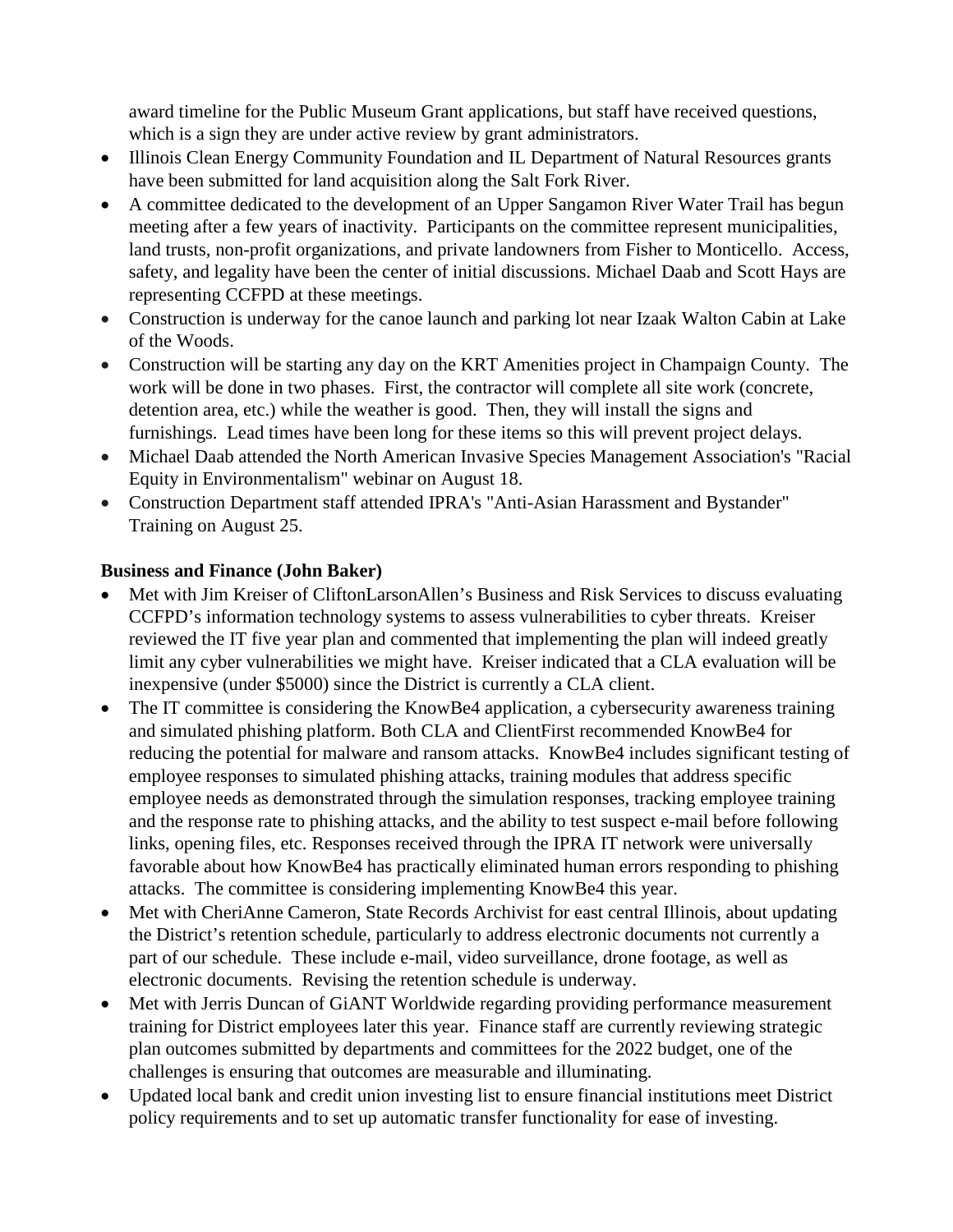- Continued inputting 2022 budget requests and checked for any missing information to address any gaps. Met with affected staff about 2022 fee adjustments for rentals and camping.
- Blair participated in GFOA training for capital asset accounting and evaluating internal controls and IPRA's Anti-Asian Harassment and Bystander Training.

#### **Human Resources (Dara Edgington)**

- Mary has been working on a safety training video project with members of the operations staff. When complete, the video will become part of the District's video training library and be used during new hire orientations.
- Dara attended the Land Acknowledgement & Racial Equity Workshop hosted by the Volunteer Stewardship Network on August 31.
- PDRMA is launching its new risk management review software on September 15. This new platform is a result of PDRMA's campaign to revamp its Loss Control Review process, shifting to a more personalized focus on each District. Staff's first interaction with the new platform will be to complete a Slips, Trips, and Falls assessment.

## **Marketing (Lisa Sprinkle)**

• I wanted to share this email we received from Kay Speyer after her event at the Salt Fork Center in August. Positive comments after a rental facility gathering are not unusual, but the amount of detail in this one made it worth sharing. Great work everyone!

*All: As you know, John McWilliams' celebration of life was held this last weekend. Each of you played a critical role in ensuring its success.*

*Angie - you were instrumental in showing me what a plaque and brass leaf would look like and coaching me through the process. I know from what Gail has told me, you were a tremendous help to her as well.* 

*Peter - considering I missed the spring planting and really couldn't afford to wait until fall (given the August date for the event), you went out of your way to help with my request. You counseled me on tree type and location and exceptionally, went to a local nursery to purchase the sugar maple that will thrive in that location. It's perfectly located along the lake and on Saturday, many guests wandered over to view the tree. They were delighted with the tribute to John.* 

*And Ryan - given the delay with plaque, you expedited its production so it was in place in time for the event. Despite my frequent emails, you were so patient and made it happen. The tree would have been a great tribute but was even more meaningful with the installation of the plaque.* 

*Again, thanks to you all. I'm appreciative for your help and support.*

#### *Gratefully, Kay Speyer*

- Media coverage last month included:
	- o **Champaign County Forest Preserve District executive director taking a different path** [https://www.news-gazette.com/news/local/parks-recreation/champaign-county-forest](https://www.news-gazette.com/news/local/parks-recreation/champaign-county-forest-preserve-district-executive-director-taking-a-different-path/article_ffa31ea0-179d-5ae5-a0d9-32e2be15ec9c.html)[preserve-district-executive-director-taking-a-different-path/article\\_ffa31ea0-179d-5ae5](https://www.news-gazette.com/news/local/parks-recreation/champaign-county-forest-preserve-district-executive-director-taking-a-different-path/article_ffa31ea0-179d-5ae5-a0d9-32e2be15ec9c.html) [a0d9-32e2be15ec9c.html](https://www.news-gazette.com/news/local/parks-recreation/champaign-county-forest-preserve-district-executive-director-taking-a-different-path/article_ffa31ea0-179d-5ae5-a0d9-32e2be15ec9c.html)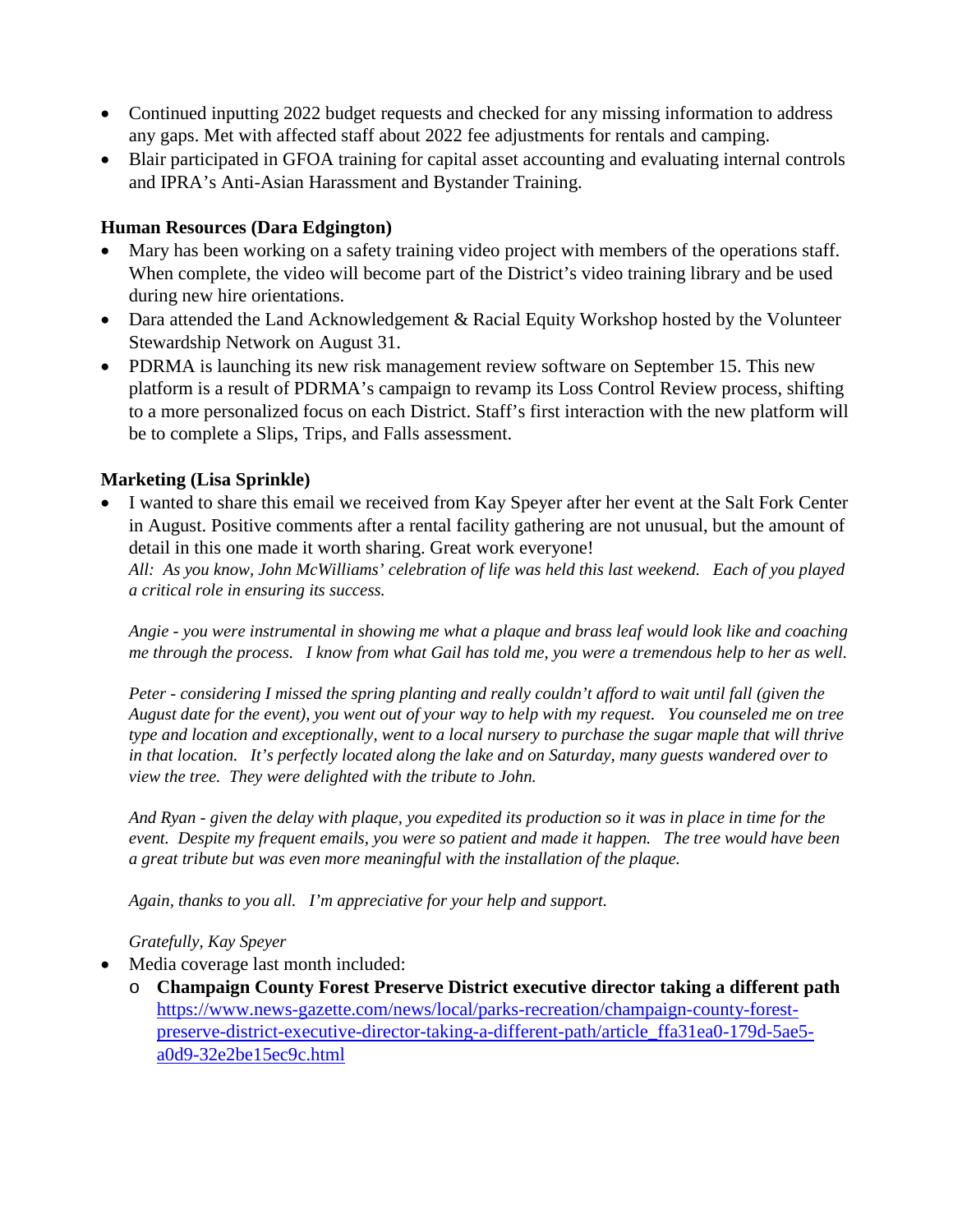- o **Top of the Morning August 20, 2021** https://www.news-gazette.com/business/top-of-the-morning-aug-20-2021/article\_04387835- 7bf3-51ae-b02b-7f4fab782fb2.html
- o **Updates coming to the Kickapoo Rail Trail** <http://www.sjodaily.com/2021/09/01/updates-coming-to-kickapoo-rail-trai/>
- o **Prairie Stories at the Museum of the Grand Prairie on September 11** <https://mahometdaily.com/prairie-stories-at-museum-of-the-grand-prairie-on-sept-11/>
- o **Year of the Park, A to Z, Middle Fork River Forest Preserve: Video Feature** [https://bit.ly/3sGqcCB](https://l.facebook.com/l.php?u=https%3A%2F%2Fbit.ly%2F3sGqcCB%3Ffbclid%3DIwAR2irgA9GN2trF3xP94mHDkc8lHSvOtZCKTO5fKMBAomrr2hBsjCzQv76dI&h=AT0P3Tf4GHthQZFp8NCkqoT4fRdafSJJehFpmgwMcDsXoQKIv_Y2BnT4beiGcXUim9OHHLSrBc_FiGanqbnY94xcDbu7NW-VmIYYsk1I7YZyWuHnyFL970AyNPWpXWDfKg&__tn__=-UK-R&c%5b0%5d=AT3kOtpMNKW4ixb9SyrZgd8ZO7Sgs4MPMqYwBbfaCzK6Q8RhkkIxflTLlv-v1vLEUBGlh1sZzMyRpsiZPDE_WwxJaeGyiFawusGTXx6YiPjsAPXvHgeLdH99LihHRMIkHgJR6zLsVCn8VM-3x7rLfuPbQIP6simp5QPQ5_lEjGP8dOJatculX1jVtA)
- o **Forest Preserve District celebrates life in the 19th century** [https://www.wcia.com/ciliving-tv/forest-preserve-district-celebrates-life-in-the-19th](https://www.wcia.com/ciliving-tv/forest-preserve-district-celebrates-life-in-the-19th-century/)[century/](https://www.wcia.com/ciliving-tv/forest-preserve-district-celebrates-life-in-the-19th-century/)
- Congratulations go out to the District for receiving five Top 3 placings in the News-Gazette People's Choice awards this year! Winners received a special recognition on September 8 at the Winners Reveal Celebration party held at Riggs Brewery.
	- o 1st place for Golf Course: Lake of the Woods Golf Course
	- $\circ$   $2<sup>nd</sup>$  place for Campground: Middle Fork River Forest Preserve
	- o 3rd place for Museum: Museum of the Grand Prairie
	- $\circ$  2<sup>nd</sup> and 3<sup>rd</sup> places for best walking trail: Homer Lake Forest Preserve and Lake of the Woods Forest Preserve
	- $\circ$  2<sup>nd</sup> and 3<sup>rd</sup> places for Best Park: Lake of the Woods Forest Preserve and Homer Lake Forest Preserve
- Lisa attended IPRA's "Anti-Asian Harassment and Bystander" Training on August 25; Network for Good's "Host Successful Fall Fundraising Events with Confidence" on August 25; and CharityHowTo's "How To Create A Social Media Content Strategy That Converts" on September 8.



| Social media numbers continue to increase. |              |                 |        |                  |       |                |         |  |  |  |
|--------------------------------------------|--------------|-----------------|--------|------------------|-------|----------------|---------|--|--|--|
|                                            |              | <b>FACEBOOK</b> | $+/-$  | <b>INSTAGRAM</b> | $+/-$ | <b>TWITTER</b> | $+/-$   |  |  |  |
|                                            | <b>CCFPD</b> | 5,574           | $+107$ | 2,584            | $+87$ | 554            |         |  |  |  |
|                                            | <b>KRT</b>   | 3,384           | $+103$ | 113              | $+14$ | 130            | $+3$    |  |  |  |
|                                            | <b>MGP</b>   | 4,393           | $+21$  | 1,186            | $+10$ | 248            | $^{+4}$ |  |  |  |
|                                            | <b>HLIC</b>  | 2,903           | $+82$  |                  |       |                |         |  |  |  |
|                                            | GC           | 1,739           | $+17$  | 323              | $+2$  | 101            | $+3$    |  |  |  |
|                                            | <b>FPFF</b>  | 466             | $+17$  |                  |       |                |         |  |  |  |

• Social media numbers continue to increase.

# **Volunteer Coordinator (Sue Gallo)**

- Sue is working with Matt Kuntz, Mike Daab and the Middle Fork team to have a Middle Fork River clean up with Ryan Dallas Real Estate staff and other volunteers on September 16.
- Jennifer Wick and Sue collaborated with Tara Hohoff from the Illinois Bat Conservation Program to recruit and train volunteers to do a trial run of acoustic Bat Monitoring at Homer Lake and Lake of the Woods this fall. Volunteer interest in helping with this project was high,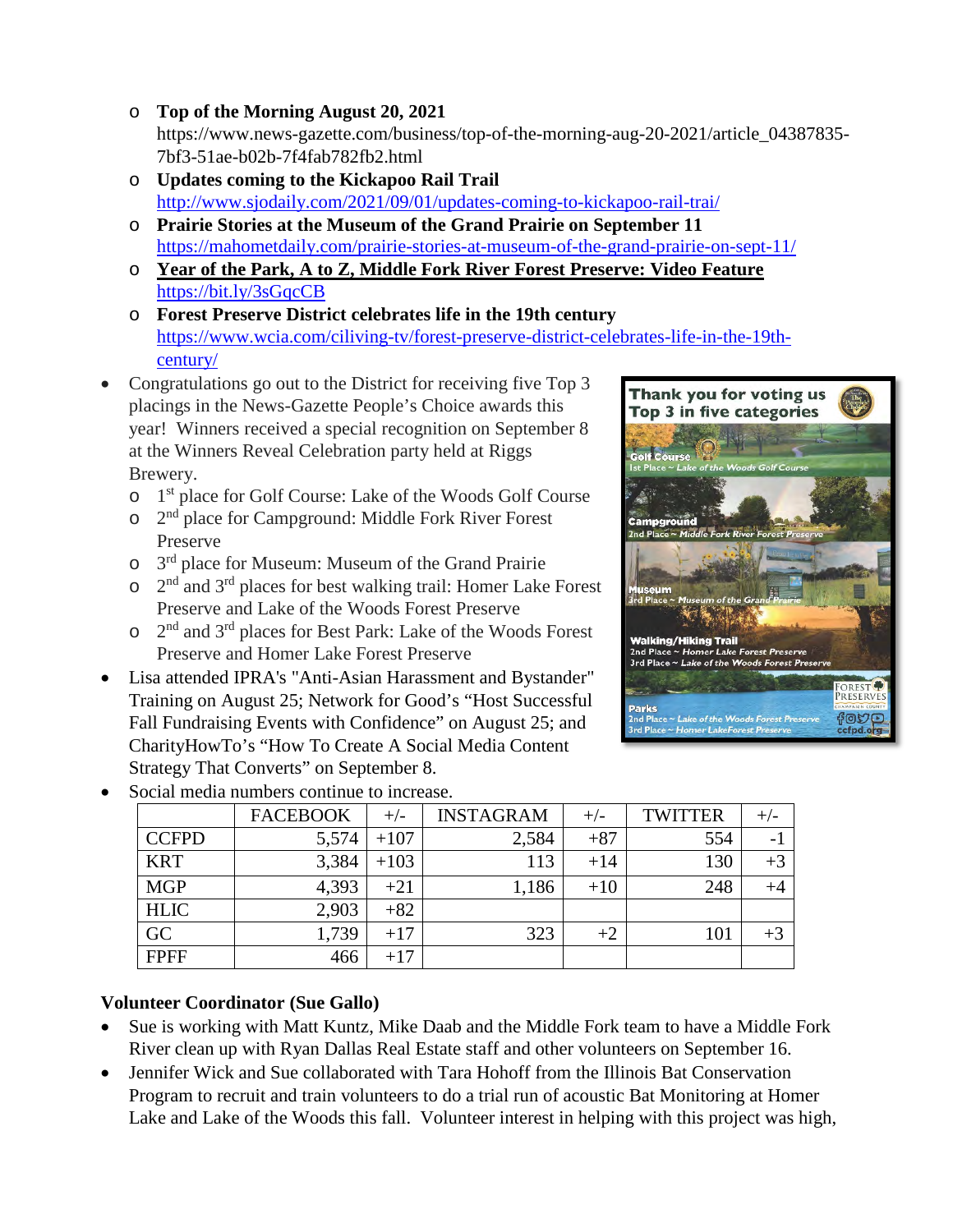and Sue is grateful to Jennifer for helping to make this happen quickly before the bats migrate or hibernate!

• About twenty volunteers joined staff at the Salt Fork Center for camaraderie, thanks, and an excellent talk on Mushrooms of Illinois by Dr. Andy Miller. Recent rises in COVID numbers and a heavy storm kept attendance at this appreciation event lower than Sue was expecting. Many thanks to Ryan Anderson, John Baker, Michael Dale, Mark Hanson, Brian Taylor, Jennifer Wick, and Emily Williams for attending and expressing our thanks to our volunteers. Special thanks to Lisa for making a PowerPoint of volunteer and scenic pictures as well as the volunteer hours posters.



# **Grants and Development Specialist (Ryan Anderson) Applications**

- **Foundation** 
	- o NEEF 2022 Driving Mobility On Public Lands Grant-\$20,000
		- This project is a collaboration between the Mahomet Public Library (MPL) and the Champaign County Forest Preserve District (CCFPD) to initiate the installation of a permanent StoryWalk at Lake of the Woods Forest Preserve. The MPL will help us select and acquire 12 books each year (one per month) for the StoryWalk. A StoryWalk is a way for children and adults to enjoy reading and time outdoors. Pages of a book are

installed along a trail in sign-holders. We will enhance the trail with an accessible surface. The current path is a mowed grass trail but is not suitable for people in wheelchairs. The trail is a 0.6-mile loop on the north end of Lake of the Woods Forest Preserve. The trailhead is near one of the preserves' most popular facilities, the Museum of the Grand Prairie. This grant would cover the resurfacing of the trail.



- o CFECI Annual Community Commitment Grant- \$7,500
	- Shade Structure near existing Homer Lake Interpretive Center. This would provide covering for the outdoor area that is used for environmental education programs and would also be available for public use.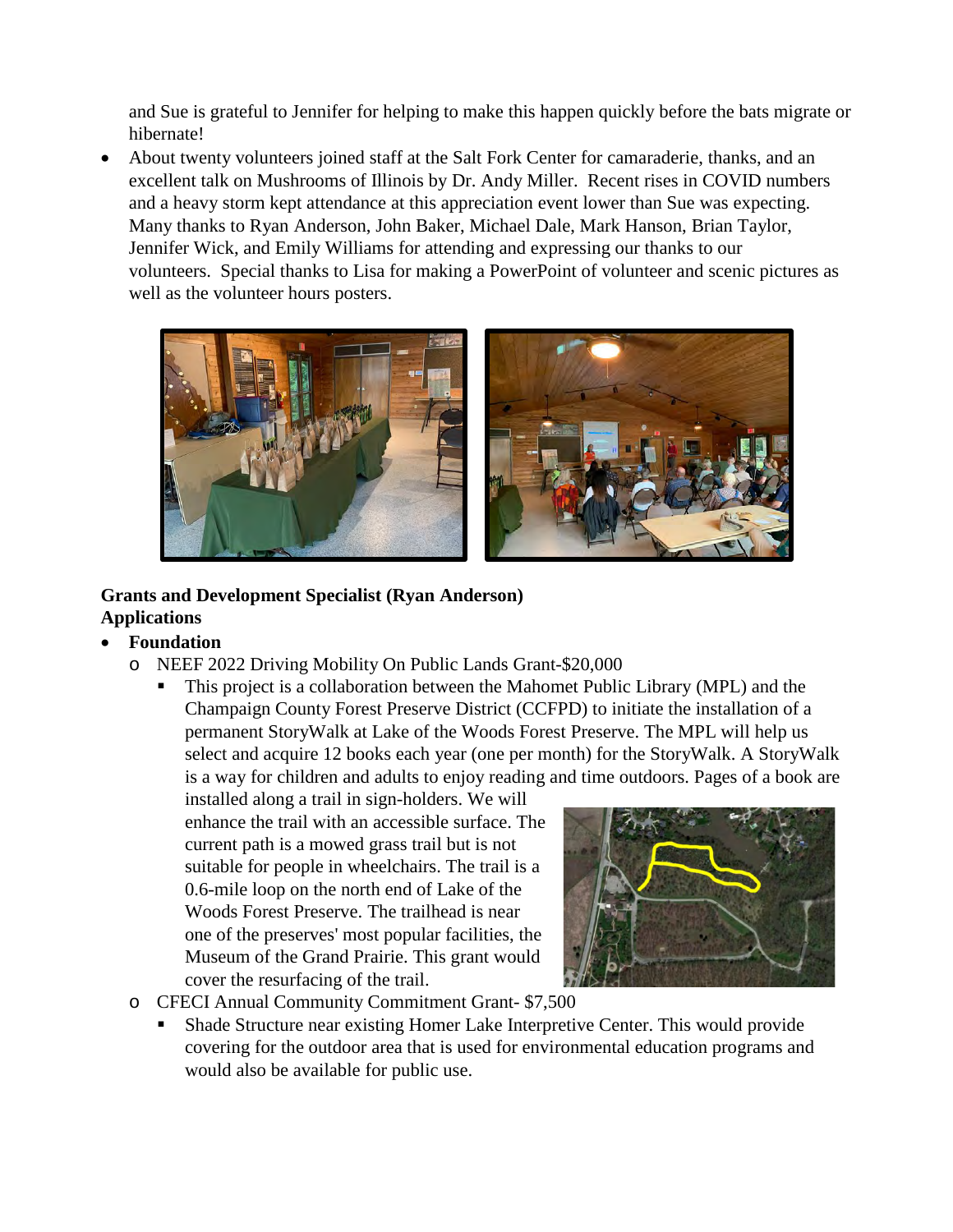- o ICECF Amenities- \$5,500
	- This project will fund the installation of an outdoor exercise area at Buffalo Trace. This amenity will be installed near the entrance off IL Route 47. The amenity will include a



push-up bar, Roman chair squat, chin-up bar, body curl station, and safety surfacing. The award will also include \$500 to cover the cost of holding a program at Buffalo Trace to encourage greater usage of the natural area. The grant would fully fund the project.

#### • **District**

- o IDNR OSLAD- \$294,000
	- The project includes the development of a Dark Sky trail and amenities at the Middle Fork River Forest Preserve, the only International Dark Sky Park in Illinois. This project
		- will include a Dark Sky trail with nodes for stargazing, a small observatory building, an open air shelter, a small parking lot, campground expansion, and a natural play area. This project would improve opportunities for dark skies viewing and will also provide enhanced recreational opportunities at Middle Fork.
- o IDNR BAAD- \$160,000
	- The proposed application is an improvement project at the existing North Boat Launch at Homer Lake

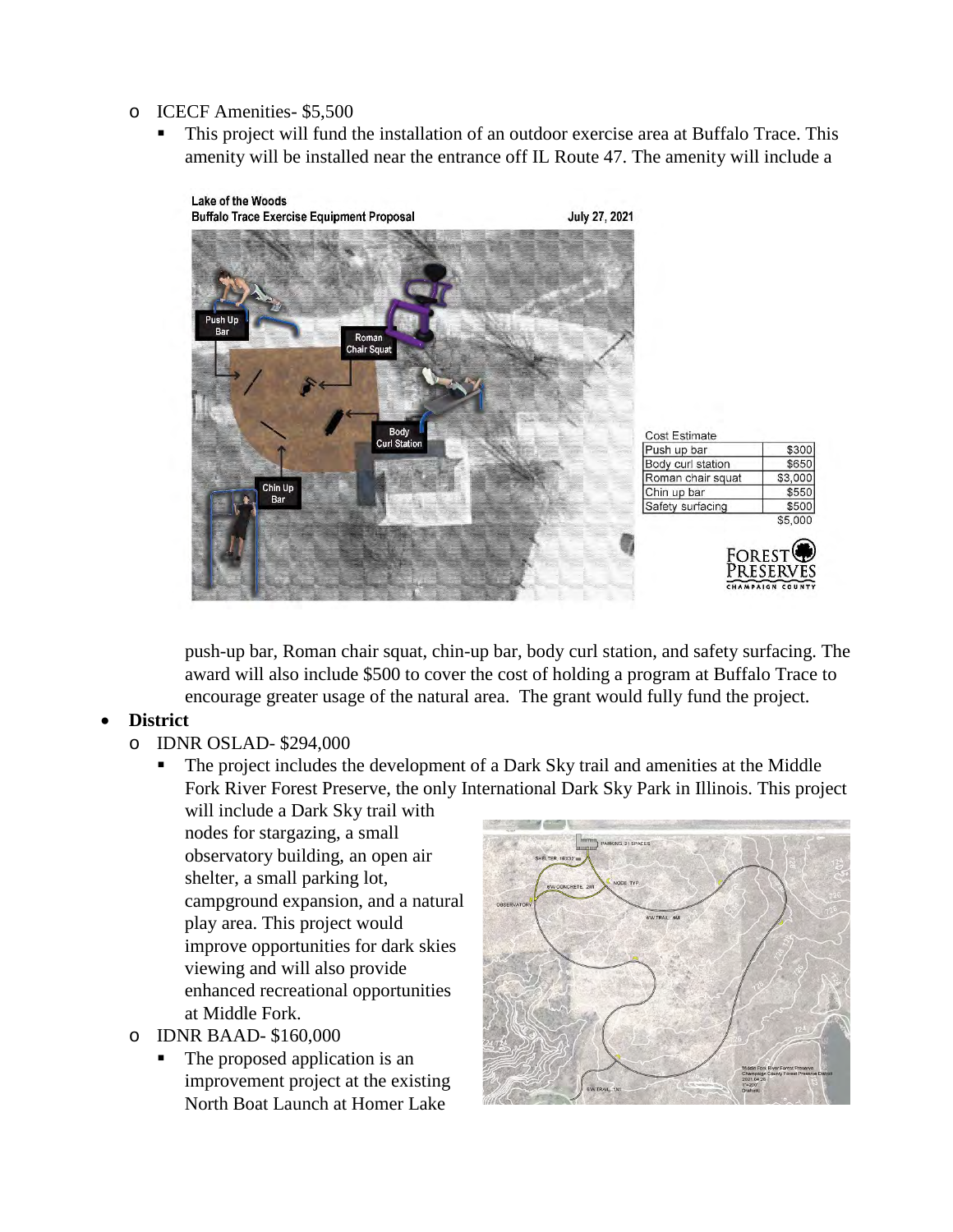Forest Preserve. The scope of the grant project includes retaining wall replacement, installing a new ADA dock, an ADA path to the proposed dock, expanded parking, road improvements, and channel improvements. The channel improvements will improve access for those putting in boats at the existing launch, where the lake is very shallow. The new ADA dock will improve water access for users of all abilities and reduce congestion for kayak or canoe users who previously shared the existing launch with other watercraft. The additional parking will be of great use to both users of the boat launch and dock as well as those hiking the trails at Homer Lake. This grant is an 80/20 award. We plan to cover the remaining \$40,000 out of the District's capital project budget.

#### **Awarded Grants**

#### • **Foundation**

- o The Nature Conservancy VSN Stewardship Grant- \$911.56
	- Funding the purchase of equipment for volunteer at the Interpretive Center and the Natural Resources Department.
- o The Nature Conservancy VSN Community Convening Grant- \$1000
	- Grant will be used to fund a series of focus groups with the goal of increasing BIPOC involvement at the district and in programming.
- **District**
	- o Illinois Department of Transportation ITEP- \$ 1,228,320
		- The Champaign County Forest Preserve District will be constructing a 1.5 mile extension of the Kickapoo Rail Trail. This section of the rail trail will run through Ogden and extend to the county line between Champaign County and Vermilion County and provide important access to safe pedestrian and bicycle transportation opportunities.

#### **Lake of the Woods Golf Course (Chris Edmondson and Joie Torres)**

- August was an up and down month at the golf course. We had some weather extremes that affected play (heat and humidity, heavy rains, lightning disruptions). All things considered, we still had a very good month of play. We had 5,599 rounds in August, which is about 1,000 rounds less than 2020, but better than the 5 year average of 4,604. For reference, August 2020 was one of the best months we have seen in the last 15 years (fantastic weather, pandemic restrictions eased). Our revenue for the month was \$128,653. This is well above the 5 year average of \$103,089.
- We had several group outings in August (see chart below). We also held our Men's Club Championship Tournament, with 37 participants. The Monday Night League concluded in August. We had a 12 team League this season, which is a 2-Man Match Play 9 hole league on Monday nights.

| Outing                          | # of Players | <b>Total Revenue</b> | <b>Merchandise</b> |
|---------------------------------|--------------|----------------------|--------------------|
| <b>STM Athletic Boosters</b>    | 96           | \$4,370.00           | \$480.00           |
| Hildreth Group                  | 48           | \$1,440.00           | \$0.00             |
| Elder Group - BSF               | 16           | \$815.23             | \$51.00            |
| <b>Jason Smitley Memorial</b>   | 68           | \$3,110.00           | \$340.00           |
| <b>Mahomet Christian Church</b> | 50           | \$1,750.00           | \$0.00             |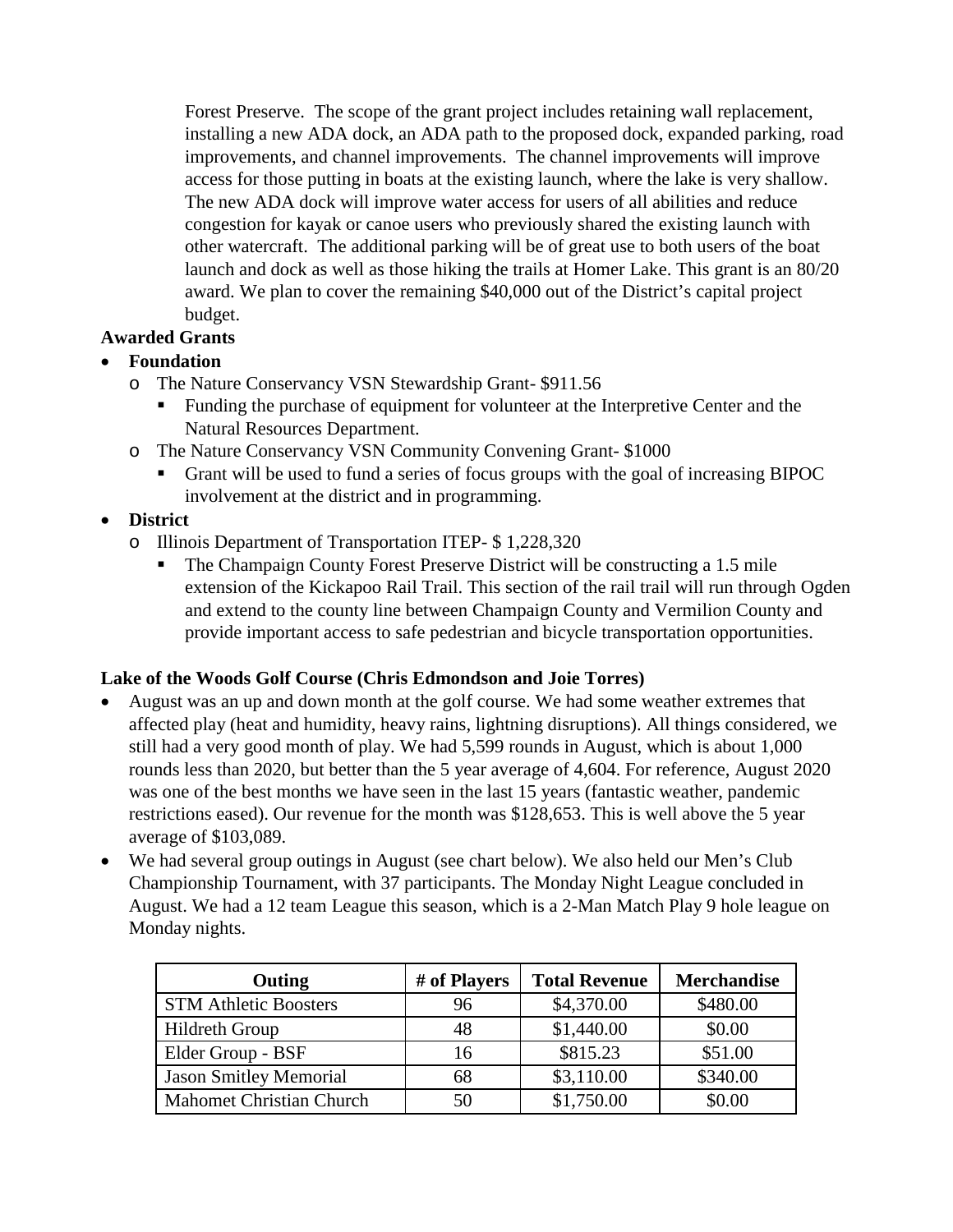- We have reached the time of year when we begin to lose staff members. Many of our seasonal employees work over the summer between school (either as students or teachers). We have had some employees step up to take on other or expanded roles (cashier, snack bar, maintenance) to get us through the rest of the season. I am grateful to have a dedicated staff that is willing to embrace these changes and assist where needed.
- Securitas (formerly FE Moran) completed an inspection of our alarm system. There are several issues with the alarms in the facility, specifically door contacts not being recognized and our alarms not communicating with Securitas. We are looking forward to the IT Committee evaluating the current state of alarm systems throughout the District and seeing what possible changes we can make moving forward to make all facilities more secure and to simplify the procedure for alarm calls.
- High school golf season is in full swing. Our Golf Professional, David Sebestik is once again coaching the boys team for Mahomet-Seymour High School. We are the home course for the boys and girls teams from Mahomet, as well as a practice facility for Judah Christian School. We have already held a few golf dual meets and will be host to the Apollo Conference boys tournament in late September.
- The maintenance crew continues to do an excellent job maintaining the course in good shape.
- An irrigation leak on the #11 cart path was repaired and a new gate valve was installed after the repair was completed.
- Pump # 2 on the pump station went down, so irrigation has been running on two pumps. We await a visit from Illinois pump to come inspect the equipment and diagnose the problem.
- Fall armyworms have invaded our golf course along with other central Illinois golf courses and residential yards. The fall armyworms can wipe out a football field in 2-3 days if not treated. The Par 3 course and several areas on the rough on the big course have been invaded by these pests and we have lost turf. Insecticide has been applied to control this pest.
- Fall armyworms feed on all types of grasses, mainly cool season grass (Kentucky blue grass, fescue, ryegrass, and bentgrass). Your yard may look brown or dead and many people believe is caused by dry weather, but that is not the case. The best way to detect armyworms in your backyard is to use some Dawn dish soap mixed with water in a container and pour it around the lost turf. You will rapidly see the worms coming out of the ground. These pests are caused by warming climate, wetter weather (which we had in the months of July & August), or change in natural enemies, such as predators, parasites, and pathogens. If you are having issues with armyworms , there are several products on the market you can use. Key ingredients would be Bifenthrin, Carbaryl, and Permethrin.

#### **Natural Resources (Peter Goodspeed)**

- In August, staff mowed a number of sites for weed control and planting prep including several old fields at Buffalo Trace that will be planted to cover crop and ultimately converted to native grassland.
- Staff also forestry mowed the area north of John Potts drive to begin enhancing the site for the story walk project with the Museum of the Grand Prairie.
- Integrated pest management continued in August as staff began to focus more on woody invasive species control. This entailed doing follow-up foliar spraying of bush honeysuckle,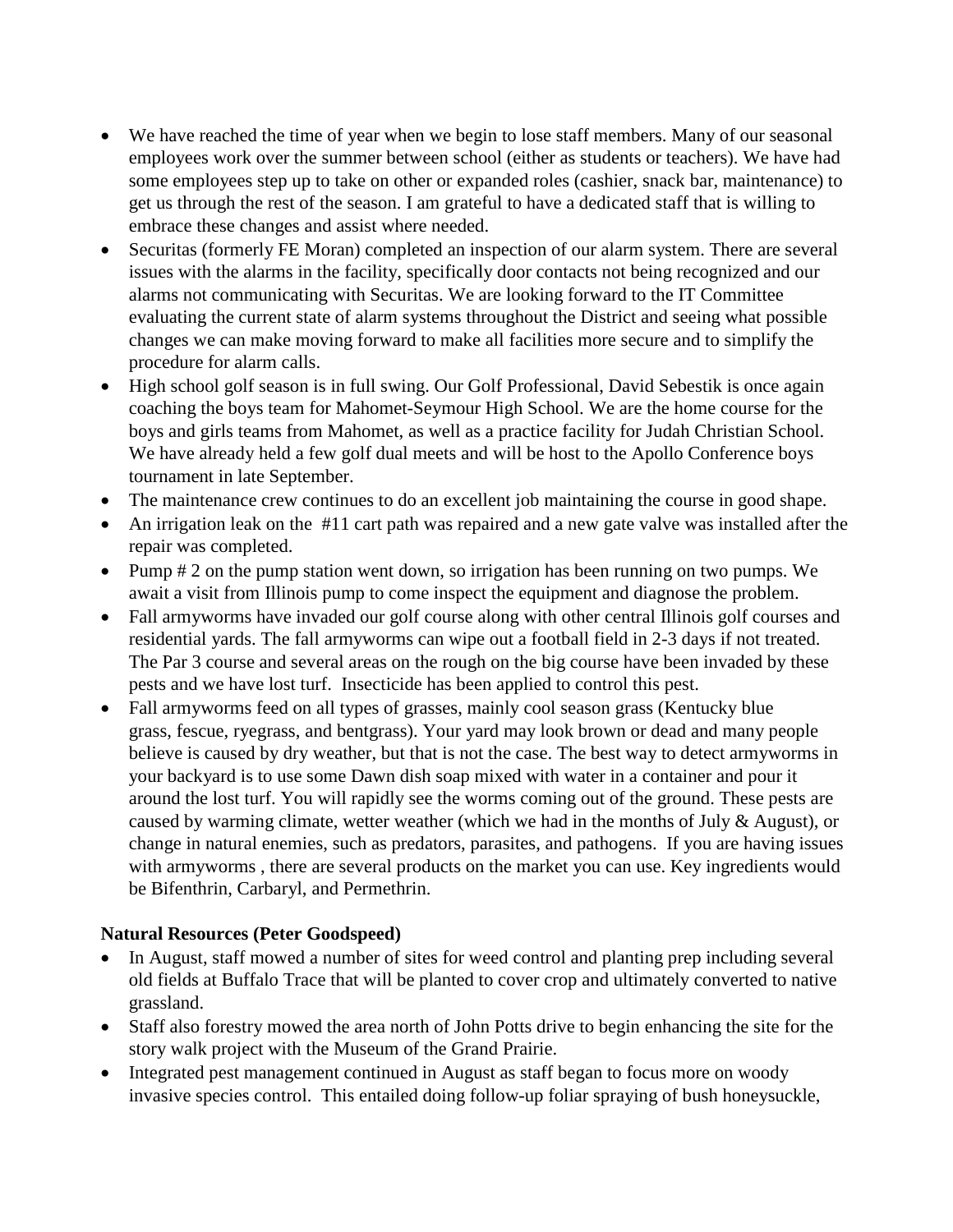privet, Japanese barberry, and multiflora rose in areas that were previously cleared via mechanical removal.

• Staff dedicated time in August doing tree removal at Homer Lake. Several large trees were removed across from the maintenance shop to make room for the construction of a new maintenance shelter. Many dead ash trees were also removed along the road.



# **Museum and Education Department (Barb Garvey and Pam Leiter)**

- The new snake enclosure that Stacey and Cathy designed has been built by Christopher Clementz Construction. Cathy is now putting the final touches on it before moving the rat snake to his new bungalow. Mark Hanson heat treated (using the new heat tent) the branches that will go in the enclosure.
- Homer Lake Interpretive Center (HLIC) is investigating options to relocate a groundhog that has dug a burrow right next to the HLIC's foundation.
- Teachers are slowly contacting both environmental and cultural/historical education staff to set up field trips for the fall as they receive approval from their administrators. Outdoor learning situations are much more popular in the wake of COVID-19.
- Updates to the 2021-2022 Expanding the Classroom booklet for schools are complete. The booklet will only be distributed virtually this year and includes new Zoom offerings and other virtual opportunities.
- 
- Museum Mondays programs wrapped up in early August. Event themes to finish up the summer included "Let There Be Light" and "Go Green!" Programs were safe, successful, and provided patrons and staff an opportunity to experiment with in-person programming this summer while learning some valuable lessons for future museum programming!
- Pam Leiter, Pat Cain, and Katie Snyder contributed in the One Community Together Music Festival with some kids activities in downtown Urbana, organized by Sousa Archives in partnership with the Champaign County Museums Network; this was held in place of the Sweetcorn Fest.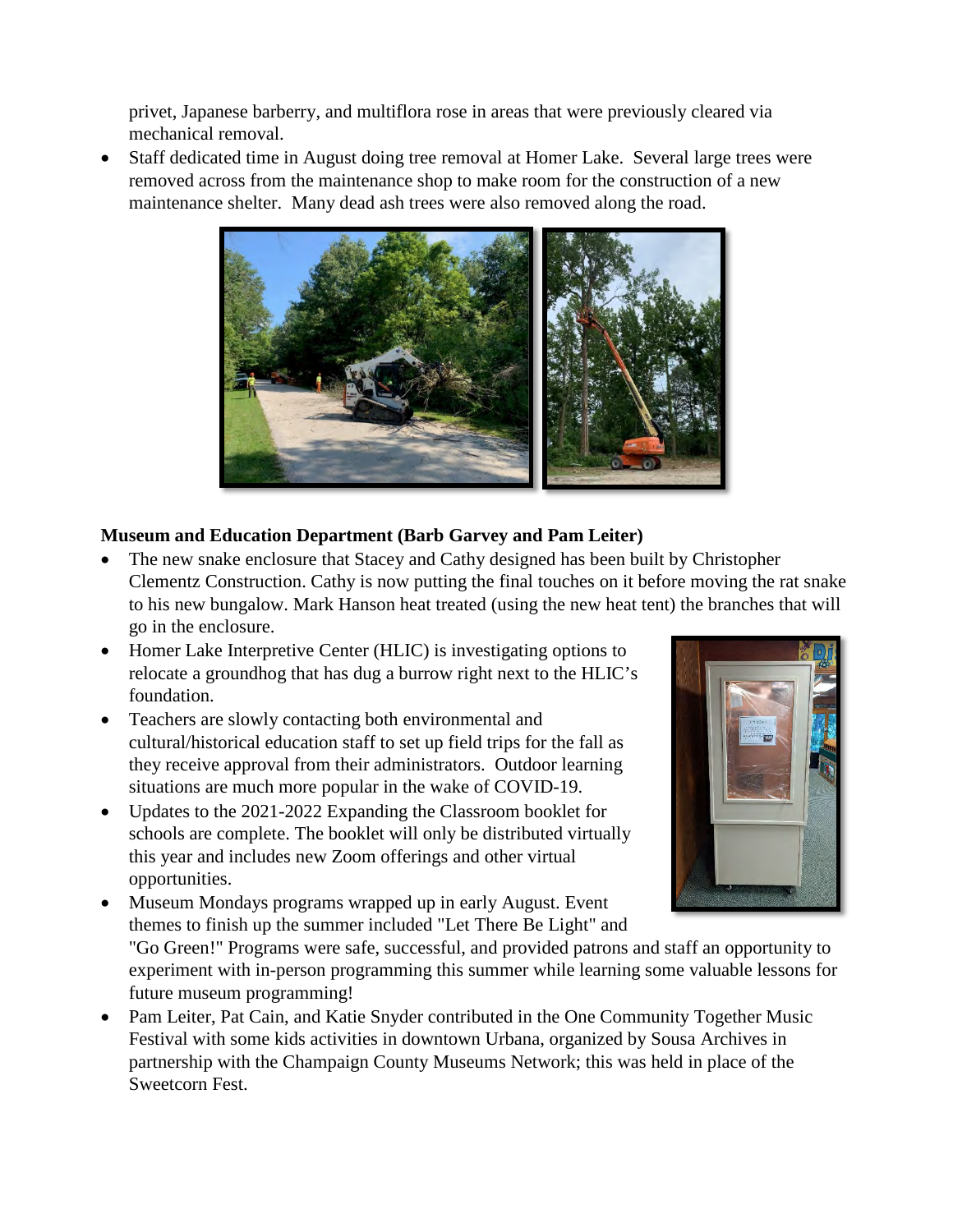- Pat and Barb hosted another *Mornings with the Museum* program on August 11 with a theme of "Fantastic Friends: Part 3". Fellow members of the Champaign County Museums Network discussed latest updates and happenings at their institutions. The program included representatives from the Anita Purves Nature Center, Illinois Distributed Museum, and Sousa Archives and Center for American Music during this live virtual program streamed on museum Facebook and YouTube pages.
- The CCFPD Summer Concert Series wrapped up this month. Events in the series included concerts by The Hot Iron String Band on August 7<sup>th</sup> at Middle Fork River Forest Preserve's Sugar Creek shelter, Candy Foster and The Shades of Blue on August  $15<sup>th</sup>$  in Mabery Gelvin Botanical Garden, and Corduroy on August 29<sup>th</sup> at Homer Lake Forest Preserve's Walnut Hill Shelter. Attendance for most of the concerts was average compared to previous years with attendance at the final concert being considerably lower possibly due to extreme heat, the recent surge of COVID-19 in the community, and the start of the school year. However, concerts were held safely with proper COVID protocols and safety measures in place. We appreciate the support of the League of Women Voters of Champaign County and all other sponsors for the series. We are very much looking forward to next year's series already.
- Homer Lake Interpretive Center staff were able to do many in-person public programs this month, including a program at Urbana Free Library on August 6, a campground program on August 7, a Perseid viewing on August 11, Bats at the Bridge on August 12 (unfortunately cancelled due to weather), Walk with a Naturalist on August 20, and Sunset Paddle on August 25. There were roughly 50-70 people in attendance at Middle Fork for the Perseid viewing, which turned out to be a great night. Sunset Paddle almost got rained out, but storms stayed away long enough for the group to get some time on the water.
- Barb and Pat worked to host the virtual program titled "A Whole 'Nother Ball Game: Baseball in Central Illinois, 1860s-1970s." The program was hosted on the museum's Facebook and YouTube pages and featured many of the same themes present in an exhibit of the same name being redisplayed this summer at the museum.
- Despite lower attendance to the museum during the COVID-19 pandemic, museum store purchases per patron have increased. In 2019, museum patrons were spending an average of \$1.10 per visit. In 2021, museum patrons are now spending an average of \$2.25 per visit. This increase in museum store purchases is a testament to the work museum CSRAs have done to merchandise the museum store with high-quality and affordable merchandise that aligns very well with the rest of the museum experience and mission. If these numbers hold when attendance numbers return to normal in a post-pandemic world, the museum store has the potential to bring in more revenue than ever.
- Pat continues to work with Looking for Lincoln and the Abraham Lincoln National Heritage Area committee to reevaluate the organization's strategic plan and interpretive themes.
- Pat began a new class in his work towards a master's degree in history. The class is a graduate level seminar at ISU titled "HIS 424: History of Crime and Punishment in the US."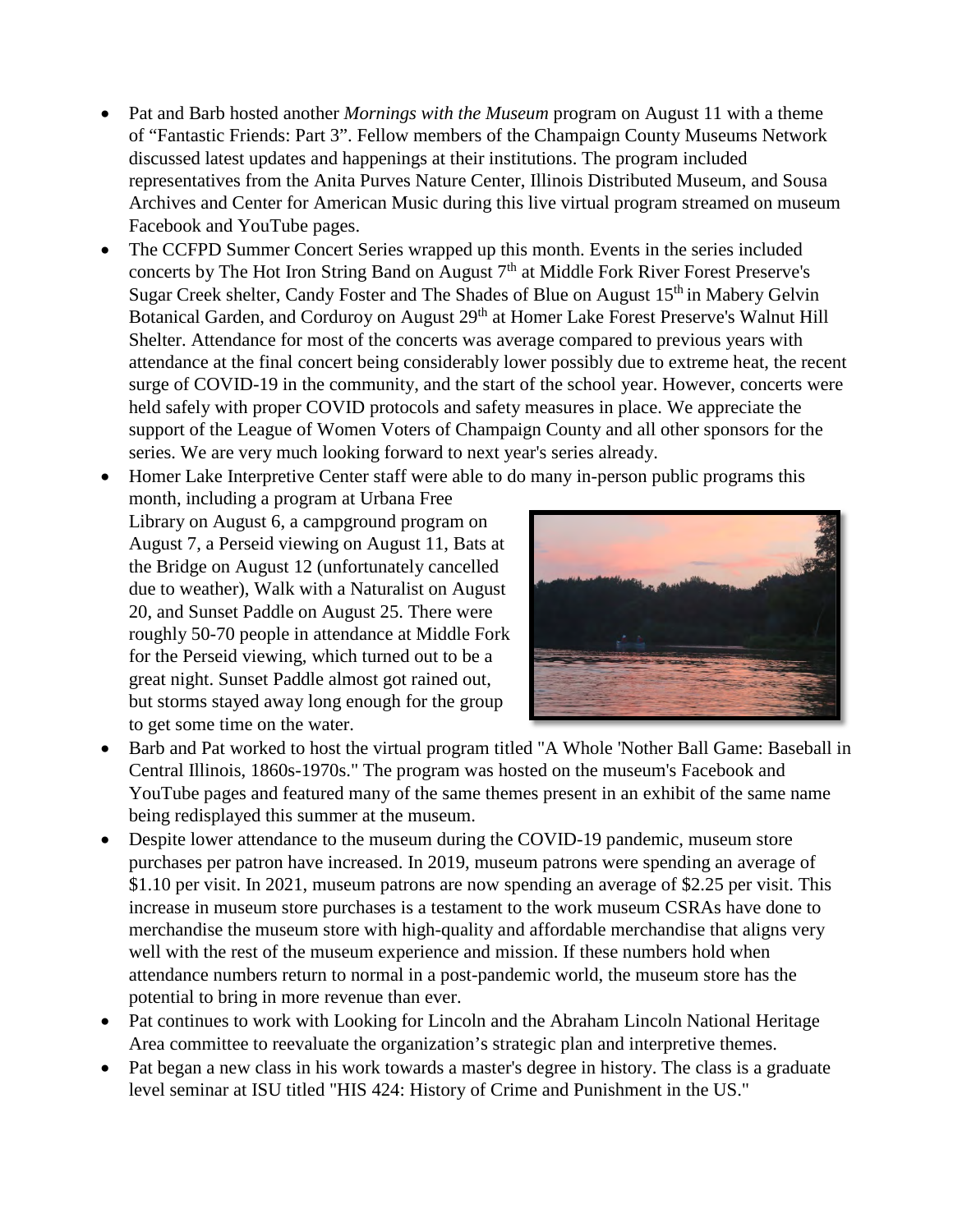- Planning for large public programs at the museum continues. Pat is working to host popular annual events, such as Prairie Stories & Harvest Fest, in an in-person format. Many COVID safety protocols and guidance will be in place including hosting all event activities outdoors, requiring masks to be used by all staff, patrons, and volunteers when in close contact with others outdoors, free masks & hand sanitizer available, and less hands-on activities available.
- Mark Hanson has completed the East Frisian oral history project with a travelling exhibit and is coordinating venues to get it out into the community. The ISHRAB grant which allowed us to transcribe these oral histories done in 1994-1995, afforded us a small amount of extra funding to create an outreach exhibit.
- The heat treatment of artifacts for Rankin Center has begun. The heat tent was used in artifacts moved from within closed sections of the museum so that those can be reopened, e.g. the Discovering Home exhibit will soon be available to the public again.
- The return of our collections volunteers has helped with additional movement and processing of artifacts into the Rankin Center.
- Mark Hanson and Jennifer Grove completed the department emergency preparedness plan and assembled emergency response kits.
- The CAP collections assessor, Clara Deck, visited and worked with collections staff to inspect all collections, storage areas and exhibit spaces. The Collections Assessment full report including Clara Deck and Fritz Herget's professional opinions on our collections priorities will arrive in October.
- Mark spoke at the CU Sunrise Rotary Club about the museum's response to COVID and our upcoming projects.
- Museum of the Grand Prairie (MGP) Staff has begun to discuss the 2022 special exhibit which will focus on community response, probably to health crises.
- Our two interns, Connor Monson and Bridgette Hammond, who worked on the Doris Hoskins archives, are completing their terms at the MGP.
- We welcome a new volunteer Martha Diehl, to the museum. Martha has volunteered previously at Chanute Air Museum and has a background in history and community involvement.
- Mark Hanson and Stacey Clementz worked on professionally cleaning some of the pelts used in education programs.
- George Groschen completed the LED retrofit for remaining fluorescent exhibit lighting.
- The Native American Lending Tub went to Next Generation School. It is the first lending tub to go to a school during the pandemic!
- On Saturday August 7, the MGP hosted Watercolor Birds Using Graphic Transfer with Shannon Percoco. It was our first completely full and first in-person, inside program during the pandemic – accomplished with masks and social distancing.
- Pandemics as a Portal to Change continued with community sponsored events, the most recent being a poetry event with the Champaign and Urbana Libraries.
- The Prairie Walk for Homeschoolers kicked off the homeschool season for MGP staff for the year. It was full and a great success!
- Marina Montez gave talk about the history of the Mabery Gelvin Botanical Gardens to Master Gardeners.
- HLIC Facebook stats, August 1-31: Average Daily Organic Reach: 624 (Sum: 19339); Average Daily Page Engaged Users: 33 (Sum: 996)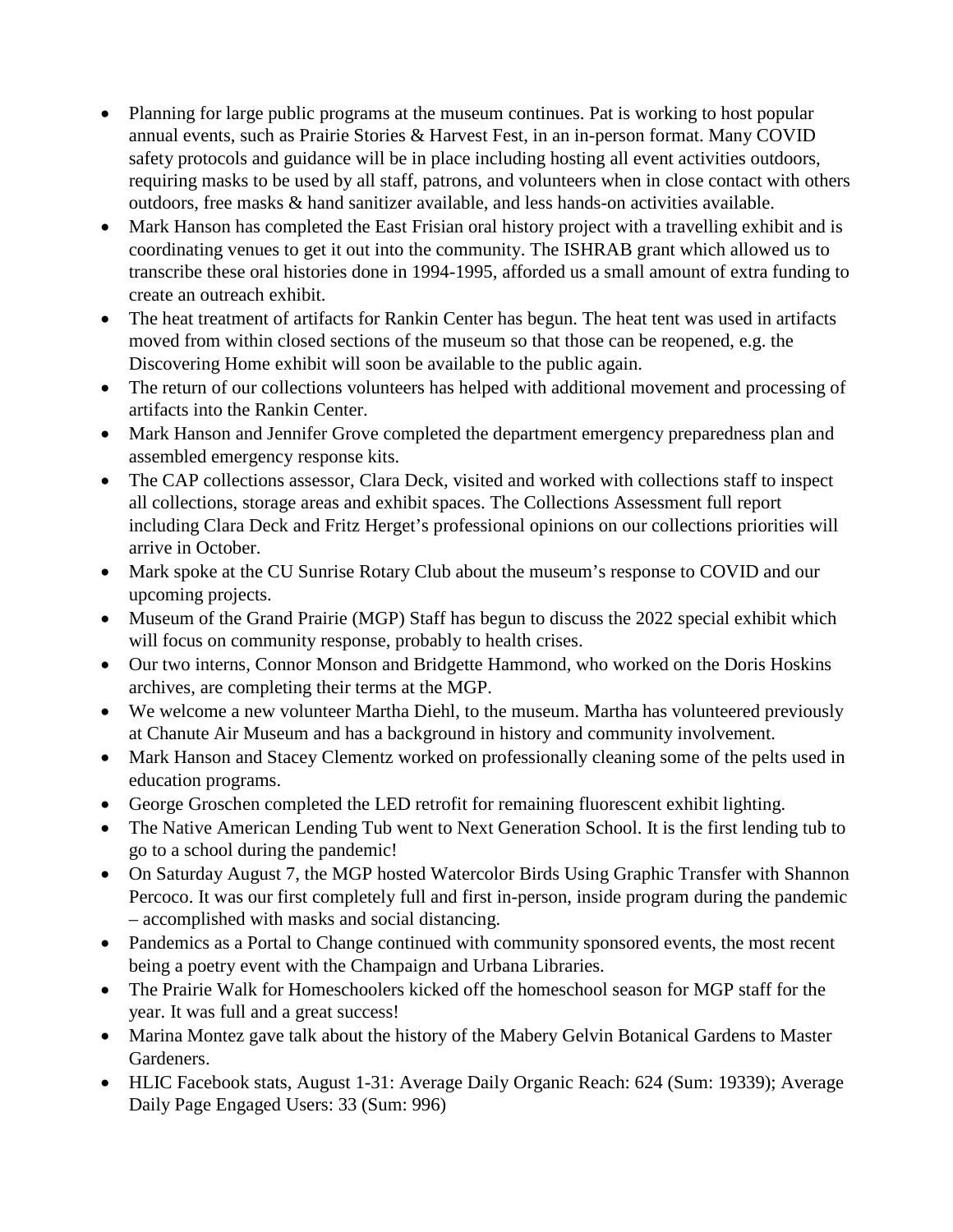• MGP Facebook Stats, August 1-31: Average Daily Organic Reach 1119 (Sum 34691); Average Daily Page Engaged Users: 40 (Sum 1253)

#### **Staff:**

- September 1 was Jennifer Wick's five year anniversary working for the District! She started as the Seasonal Naturalist in 2016, and moved up into the Public Program Specialist position. She has taken public programs to the next level, and does an amazing job reaching her audiences to connect them with nature. Please congratulate her when you get the chance!
- To expand future programming, Jennifer Wick attended a Dark Sky webinar through the National Association for Interpretation.
- All museum & education department staff participated in the Executive Director candidate meet & greet sessions and appreciated the opportunity to talk to the finalists about their vision for the organization.

#### **Lake of the Woods (Doug Sanders)**

Due to the heavy rainfall in parts of Ford and Champaign County on August  $12<sup>th</sup>$ , the Sangamon River reached near record heights. The majority of the 1.4 mile trail at Heron View Forest Preserve was under water, sections of County Roads 600E and 2500N were closed due to flooding making the Sangamon River Forest Preserve and Riverview Retreat Center inaccessible, and the main road near the covered bridge and sections of the bike trail at LOW were shut down due to standing water. Photos shown here are of the road near the covered bridge and the entrance to the Sangamon River Forest Preserve.



- The majority of the Lake of the Woods' operations and botanical garden staff renewed their First Aid/CPR/AED certification this past month. This certification is on a two year renewal cycle.
- Over the past month staff have periodically been working at the Heron View Forest Preserve. Tasks have included the installation of a map box at the trailhead, some trail maintenance, and posting of boundary signage. Special thanks to trail stewards, Gene Barickman and Rick McMahon, for their continued work and for keeping us posted of the trail conditions.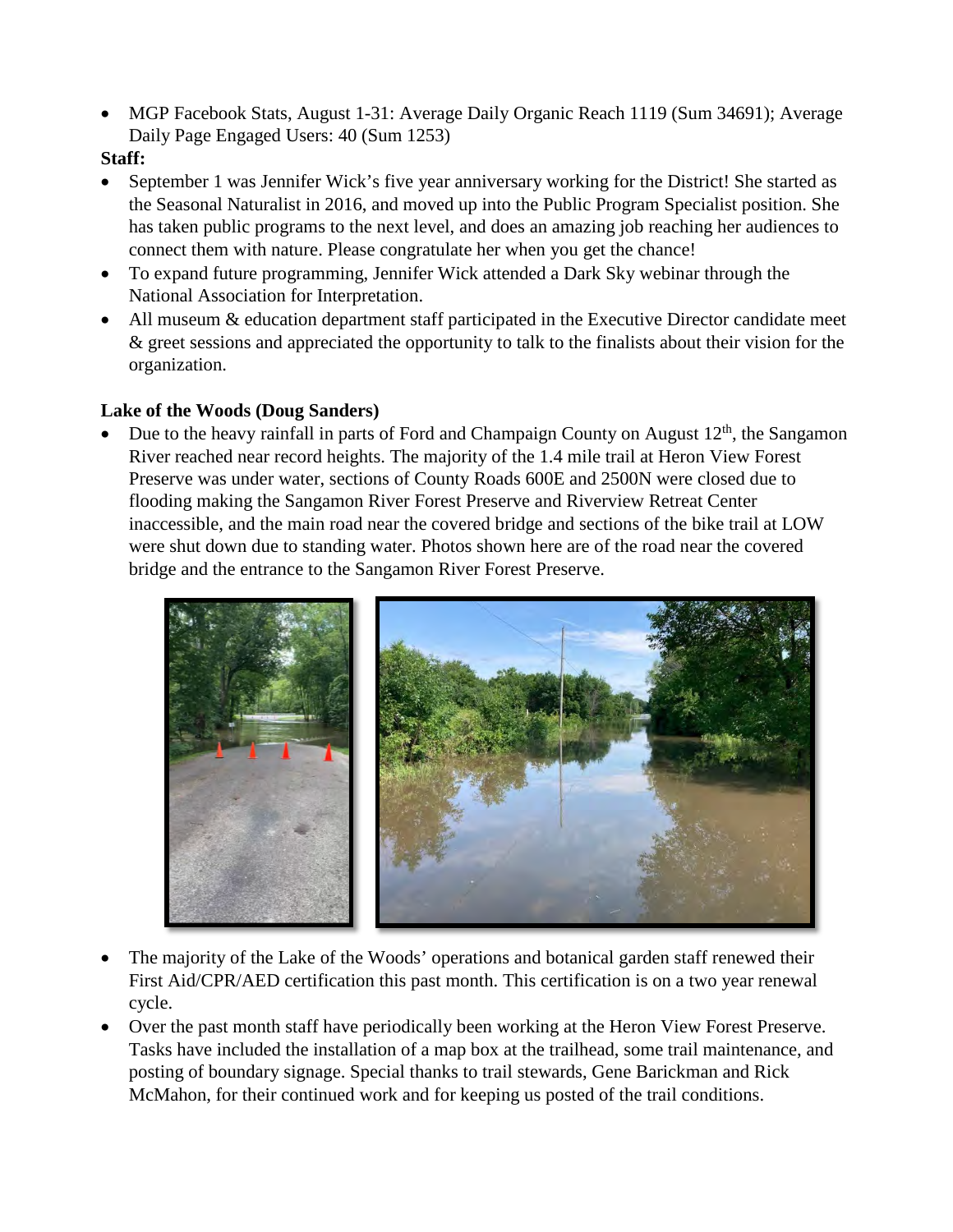• Several of the seasonal staff left the first part of August to return to school. After not having any extra help in 2020 due to COVID, it was nice to have the extra help throughout the summer. Full-time staff remain busy with their normal daily/seasonal tasks.

# **Middle Fork River (Matt Kuntz)**

- The campground had a very successful Labor Day Weekend with absolutely perfect weather. Middle Fork staff also hosted several events for the weekend guests such as a bicycle parade, corn hole tournament, and nature scavenger hunt.
- Middle Fork staff have been spending quite a bit of time with several construction projects inside the preserve. These include updating or rehabbing old or out of date areas that the public use on a daily basis, such as grill and table replacements, re-decking of ADA ramps, and painting.
- Middle Fork staff are working on FY2022 budget preparation and research.

# **Homer Lake (Brian Taylor)**

• We finally got a short break from weekly mowing so that we could remove brush and trees in the area where the new equipment shed will be located. There were the typical invasives, dead ash trees as well as cottonwood and sycamore that were still in the rows that IDNR had planted in the late sixties. (Picture below left.)



- Staff were able to mow all intersections along the Kickapoo Rail Trail and cut the edges back four feet on each side. The trail appears more narrow than it is when the plants along the edges are thriving and leaning in. (Pictured above right.)
- The construction crew continued work on the Salt Fork Center by applying sealer to the exterior and re-caulking all the windows. We are looking forward to having the new deck boards installed this fall. The exterior of the building will be nicely refreshed 23 years after it was built.

# **Kickapoo Rail Trail**

In lieu of an in-person fundraising event this November, the KRT steering committee has decided to hold an online auction event. COVID restrictions are too uncertain and we predict a low turnout if we hold it in person. Using the Sleepy Creek name will establish continuity with past and future events. We are in need of items to auction by October 22. Past auction items